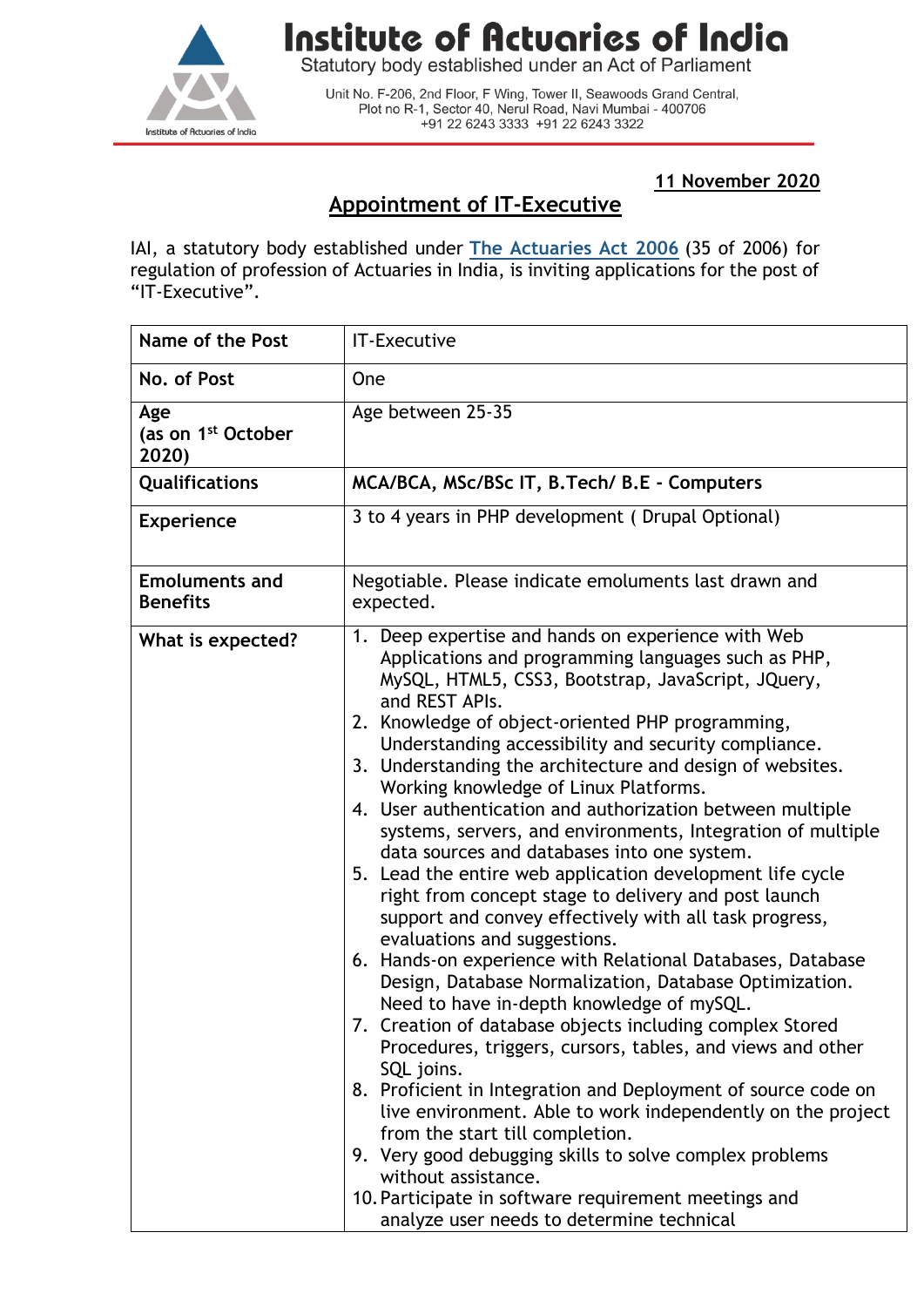

## **Institute of Actuaries of India**<br>Statutory body established under an Act of Parliament

Unit No. F-206, 2nd Floor, F Wing, Tower II, Seawoods Grand Central,<br>Plot no R-1, Sector 40, Nerul Road, Navi Mumbai - 400706<br>+91 22 6243 3333 +91 22 6243 3322

| <b>Preferred Knowledge</b><br>and Skill Requirement | requirements. Understand product/business<br>requirements to define system specifications.<br>11. Coordinate with co-developers and keeps reporting manager<br>well informed of the status of development effort and serves<br>as liaison between development staff and reporting manager.<br>12. Assist with solving technical problems when they arise<br>13. Reviewing current systems. Analyze code to find causes of<br>errors and revise programs as needed.<br>14. Maintaining existing codebase, to include troubleshooting<br>bugs and adding new features.<br>15. Testing the product in controlled, real situations before<br>going live.<br>16. Excellent communication, analytical and interpersonal skills.<br>17. Ability to lead a project and grasp domain knowledge.<br>1. PHP, MySQL, HTML5, CSS3, JavaScript, Bootstrap, JQuery,<br><b>AJAX</b><br>2. Thorough understanding of Object Oriented Design (OOAD)<br>and Programming (OOP) concepts,<br>3. Design Patterns and their application in software<br>development.<br>4. MySQL<br>5. REST/JSON/SOAP/ XML-RPC<br>6. Should be well versed in PHP & MySQL.<br>7. Strong knowledge of PHP, Laravel/Codelgniter, My SQL<br>Queries, JavaScript, jQuery, Writing APIs and connect with<br>the Frontend Frameworks.<br>8. Working knowledge of Linux Platforms<br>9. Leading Team and working as a Team Member<br>10. Experience of working in the complete Software<br>development life cycle involving development,<br>documentation, testing and maintenance.<br>11. Experience on Android development will be an added<br>advantage |
|-----------------------------------------------------|-------------------------------------------------------------------------------------------------------------------------------------------------------------------------------------------------------------------------------------------------------------------------------------------------------------------------------------------------------------------------------------------------------------------------------------------------------------------------------------------------------------------------------------------------------------------------------------------------------------------------------------------------------------------------------------------------------------------------------------------------------------------------------------------------------------------------------------------------------------------------------------------------------------------------------------------------------------------------------------------------------------------------------------------------------------------------------------------------------------------------------------------------------------------------------------------------------------------------------------------------------------------------------------------------------------------------------------------------------------------------------------------------------------------------------------------------------------------------------------------------------------------------------------------------------------------------------------------------------------|
| <b>Term</b>                                         | Appointment is on a full-time basis                                                                                                                                                                                                                                                                                                                                                                                                                                                                                                                                                                                                                                                                                                                                                                                                                                                                                                                                                                                                                                                                                                                                                                                                                                                                                                                                                                                                                                                                                                                                                                         |
| <b>Selection Procedure</b>                          | The candidate will be shortlisted based on knowledge, skill and<br>other criteria. The selection procedure of shortlisted candidate<br>shall be;<br>Written test/ Computer test<br>Personal interview<br>Candidates who clear the written test, will be called for personal<br>interview<br>Selection will be based on the performance in the written test/<br>computer test and personal interview.                                                                                                                                                                                                                                                                                                                                                                                                                                                                                                                                                                                                                                                                                                                                                                                                                                                                                                                                                                                                                                                                                                                                                                                                        |